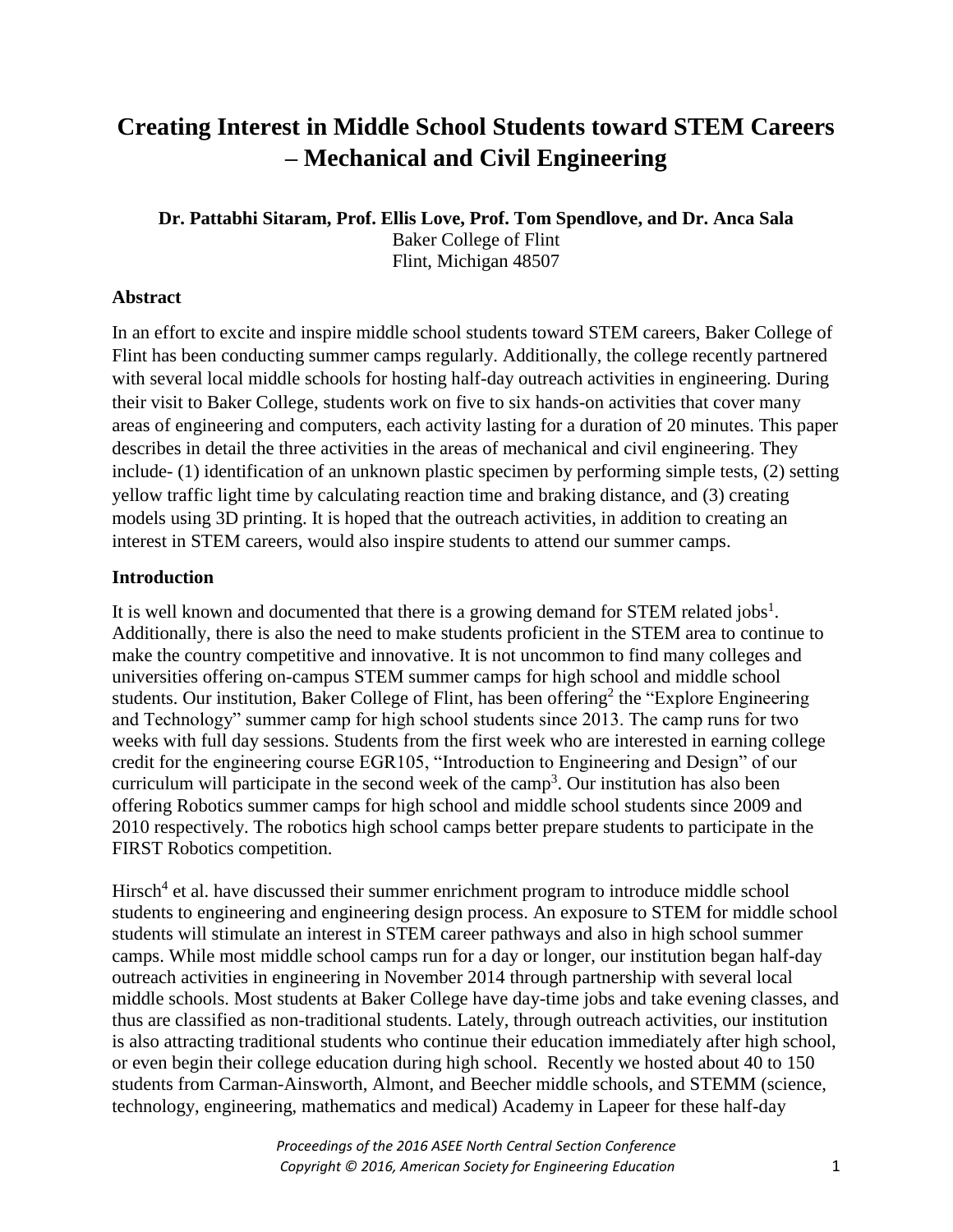activities. Students were grouped and they worked on five to six hands-on activities covering many areas of engineering and computers, with each activity lasting for a duration of 20 minutes. The activities are described in Table 1. This paper describes three activities in the areas of mechanical and civil engineering in detail- (1) identification of an unknown plastic specimen by performing simple tests, (2) setting traffic light time by calculating reaction time and braking distance, and (3) creating models using 3D printing.

| <b>Time</b> | Group 1      | Group 2          | Group 3      | Group 4      | Group 5          | Group 6      |
|-------------|--------------|------------------|--------------|--------------|------------------|--------------|
| $9:15-$     |              | Material         |              | Civil        |                  |              |
| 9:40        | 3-D Printing | Science          | Photonics    | Engineering  | Programming      | Cyber        |
| $9:45-$     | Material     |                  | Civil        |              |                  |              |
| 10:10       | Science      | <b>Photonics</b> | Engineering  | Programming  | Cyber            | 3-D Printing |
| $10:15-$    |              | Civil            |              |              |                  | Material     |
| 10:40       | Photonics    | Engineering      | Programming  | Cyber        | 3-D Printing     | Science      |
| $10:45-$    | Civil        |                  |              |              | Material         |              |
| 11:10       | Engineering  | Programming      | Cyber        | 3-D Printing | Science          | Photonics    |
| $11:15-$    |              |                  |              | Material     |                  | Civil        |
| 11:40       | Programming  | Cyber            | 3-D Printing | Science      | <b>Photonics</b> | Engineering  |
| $11:45-$    |              |                  | Material     |              | Civil            |              |
| 12:10       | Cyber        | 3-D Printing     | Science      | Photonics    | Engineering      | Programming  |

Table 1. Schedule of half-day sessions

## **Activity 1:** Material Science- Identification of an unknown plastic specimen

In this experiment students will learn a technique to identify unknown plastic samples<sup>5</sup> using simple equipment like Tweezers, plastic samples, and candle, Figure 2. Students are first introduced to the seven most common types of plastics- PET, HDPE, PVC, LDPE, PP, PS, and OTHER. The procedure comprises of opacity, flexibility, and surface type tests, followed by a burn test. Students are given a worksheet shown in Figure 1 and the following steps are performed:

- 1. Opacity Test: Determine if the sample is transparent, translucent, or opaque. Transfer the corresponding numbers to Box A.
- 2. Flexibility: Bend the specimen and determine if it is flexible (rubber-like), semi-rigid (stiff), or rigid (breaks like glass). Transfer the corresponding numbers to Box B.
- 3. Compare the numbers in "A" and "B". Transfer any numbers appearing in both to Box D.
- 4. Surface Type: Feel the unknown specimen and determine if it has a hard glass like surface, a soft waxy feel that scratches easily, or a dull unpolished surface. Transfer the corresponding numbers to Box C.
- 5. Compare the numbers in "C" and "D". Transfer any numbers appearing in both to Box E. 6. Burn Test:
	- i. Holding the specimen with tweezers, place over a flame and observe the following:
		- Does the specimen burn cleanly or does it give off a black sooty smoke?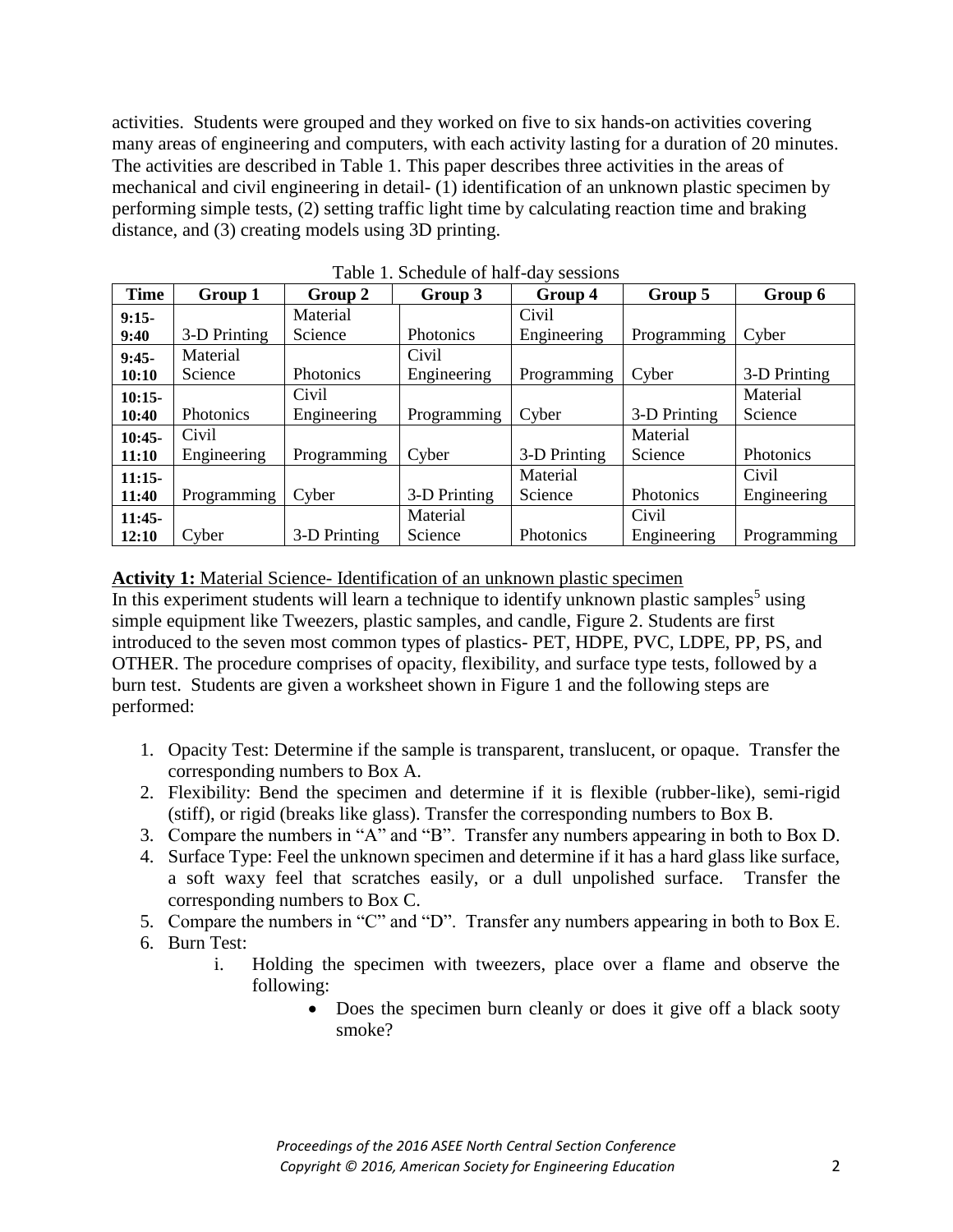

Figure 1. Worksheet for Identification of an unknown plastic specimen

- Does the specimen drip while burning?
- Does the flame extinguish itself when the plastic is removed from the flame?
- What is the color of the flame (look at the base of the flame) NOTE: DO NOT BURN UP THE ENTIRE SAMPLE
- ii. Transfer the corresponding numbers to boxes F, G, and H.
- iii. Compare the numbers in "F" and "G". Transfer any numbers appearing in both to Box I.
- iv. Compare the numbers in "I" and "H". Transfer any numbers appearing in both to Box J.

*Proceedings of the 2016 ASEE North Central Section Conference Copyright © 2016, American Society for Engineering Education* 3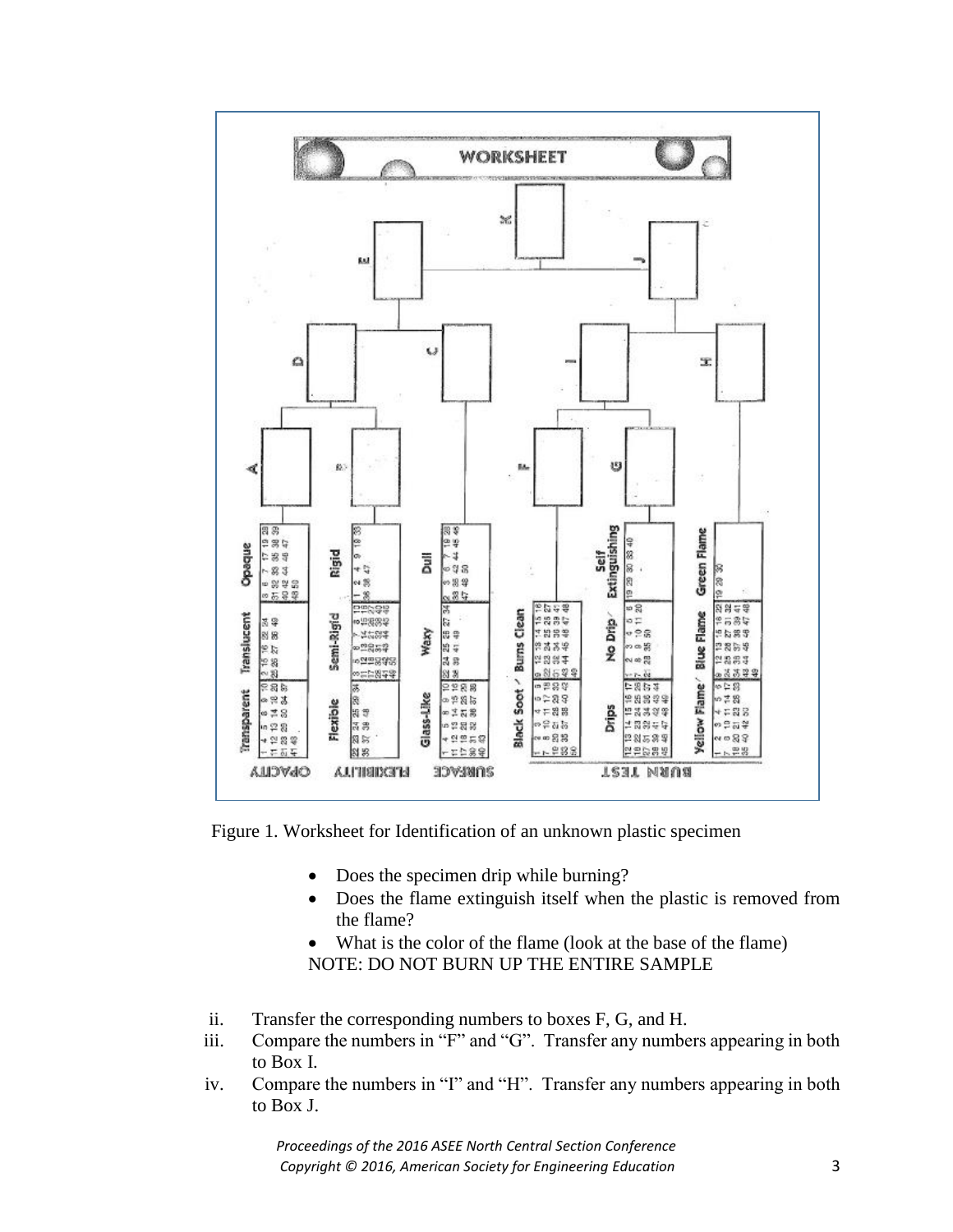- v. Compare the numbers in "E" and "J". Transfer any numbers appearing in both to Box K.
- vi. Compare the numbers in BOX K with known plastic samples



Figure 2. Plastic sample identification Figure 3. Setting yellow light time

## **Activity 2:** Civil Engineering- Setting Yellow Light Time of Traffic Lights

Part (a): *Calculating Reaction Time*-

Here students roughly calculate their reaction time using linear motion equations<sup>6</sup>. A ruler is held above the student's open hand, released from rest, and stopped by the student closing the hand. The distance (x) travelled by the ruler is measured and recorded in Table 1.

| Student  |         | Distance Ruler Dropped $(m)$ |         | <b>Average Dropped</b><br>Distance (m) | <b>Reaction Time</b><br>$\left( s\right)$ |
|----------|---------|------------------------------|---------|----------------------------------------|-------------------------------------------|
|          | Trial 1 | Trial 2                      | Trial 3 | Trial1-Trial2-Trial3<br>3              |                                           |
| Person 1 |         |                              |         |                                        |                                           |
| Person 2 |         |                              |         |                                        |                                           |
| Person 3 |         |                              |         |                                        |                                           |
| Person 4 |         |                              |         |                                        |                                           |

The distance equation for constant acceleration (acceleration due to gravity),

 $x = v_0 t + 0.5$  (a) (t<sup>2</sup>) is solved for the reaction time, t.

The procedure is repeated three times and the reaction time is solved.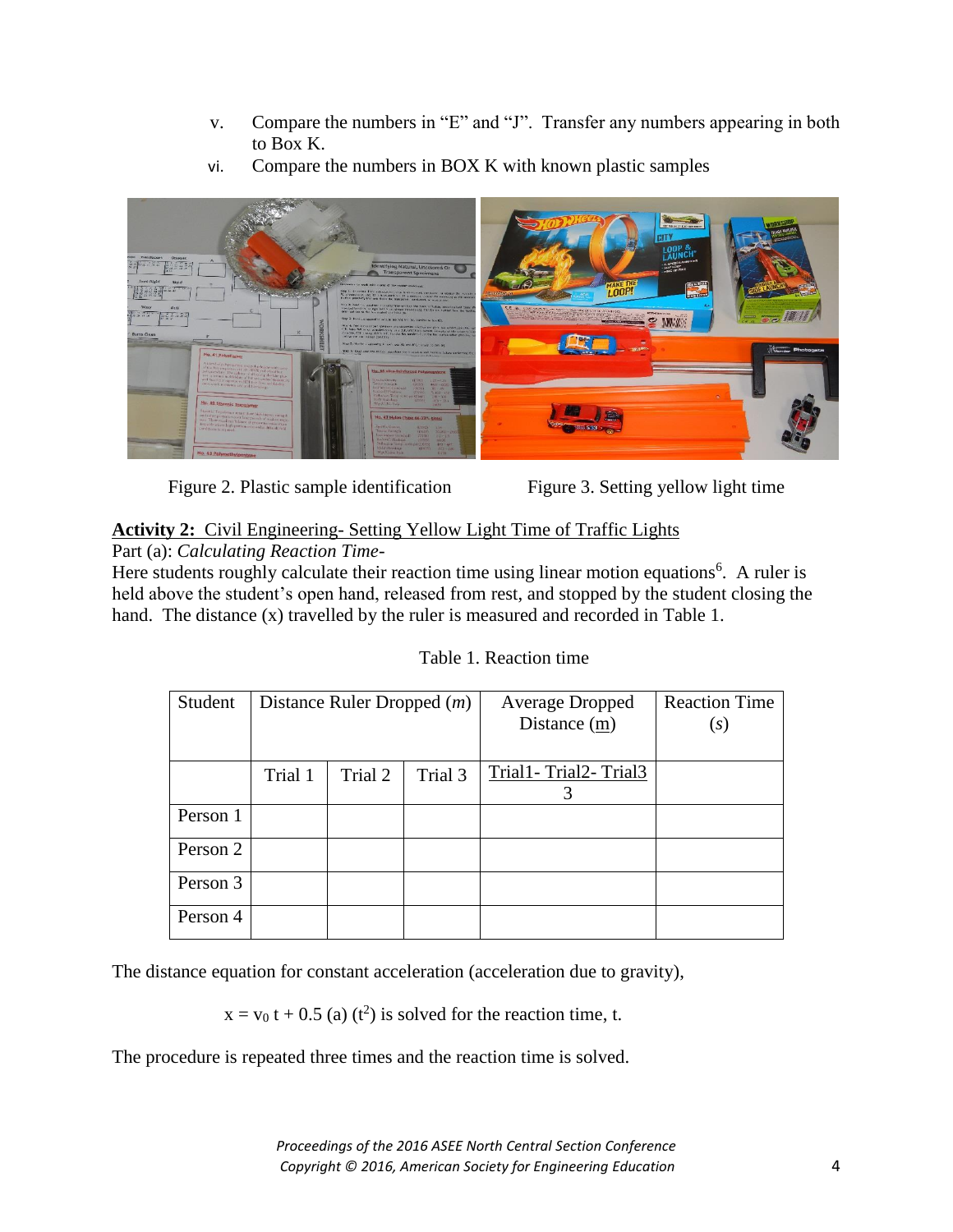## Part (b): *Calculating the Braking or Safe Stopping Distance*

The materials needed for this experiment consist of hot wheels track, two photo gates, computer, and hot wheels car. The equipment set up with the two photogates are shown in Figure 3. Students release the car from the starting point and collect the time data from the two photogates, enter the data in Table 2, and determine the initial  $(v_0)$  and final  $(v_f)$ , velocities of the car.

Using linear motion equations, the deceleration and braking distance of the car are determined.

Braking distance calculation

 $v_f^2 = v_o^2 + 2ax$ 

Deceleration,  $a = (V_f^2 - v_o^2) / (2a)$ 

Braking distance  $= -v_0^2 / 2a$ 

|  |  |  | Table 2. Velocities and deceleration |
|--|--|--|--------------------------------------|
|--|--|--|--------------------------------------|

|         | Initial and Final Velocities |    |                                         |    |                                   |            |    | Average Initial and Final<br>Velocities | Deceleration  |
|---------|------------------------------|----|-----------------------------------------|----|-----------------------------------|------------|----|-----------------------------------------|---------------|
|         | Trial 1                      |    | Trial 2<br>Average of<br>Trials $1 & 2$ |    | $V = \frac{length\ of\ block}{t}$ |            |    |                                         |               |
|         | to                           | tf | to                                      | tf | Avg<br>(to)                       | Avg<br>(f) | Vo | Vf                                      | $\mathfrak a$ |
| Speed 1 |                              |    |                                         |    |                                   |            |    |                                         |               |
| Speed 2 |                              |    |                                         |    |                                   |            |    |                                         |               |
| Speed 3 |                              |    |                                         |    |                                   |            |    |                                         |               |

## Part (c): *Calculating Yellow Light Timing*

Using the data and results from parts (a) and (b), students will determine the yellow light time and examine the yellow light time versus velocity using Table 3. Students realize from the braking distance equation that if the initial velocity is doubled, the braking distance will increase by 4 times.

Yellow light time = {(reaction time x  $v_0$ ) – Braking distance – intersection length + avg. vehicle length $\}/v_0$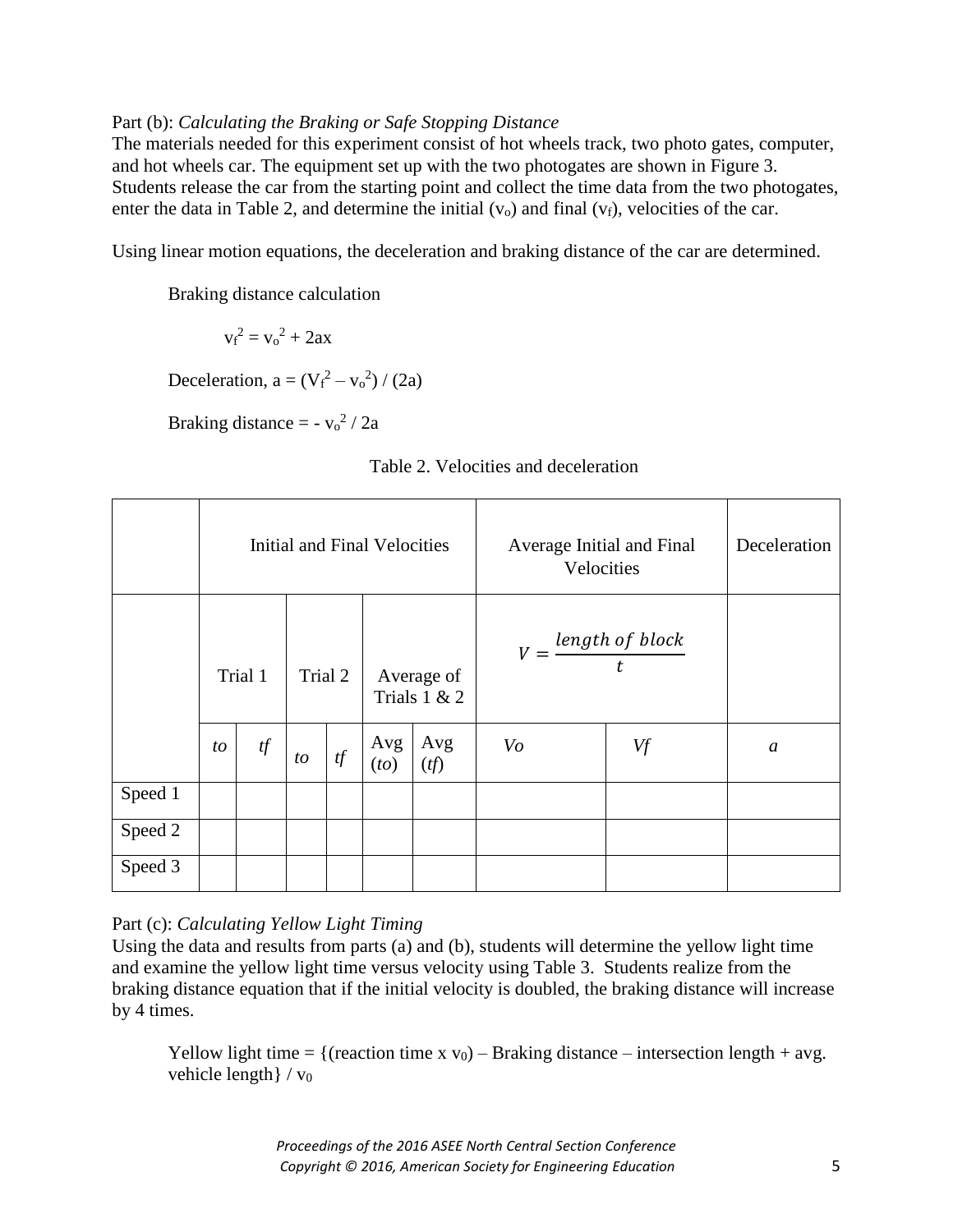| <b>Calculated Values</b> |                |                         |                                   |                        |                                 |  |  |  |
|--------------------------|----------------|-------------------------|-----------------------------------|------------------------|---------------------------------|--|--|--|
| Speed<br>(mph)           | Speed<br>(m/s) | deleration<br>$(mls^2)$ | <b>Braking</b><br>Distance<br>(m) | Reaction<br>Time $(s)$ | Yellow<br>Light<br>Period $(s)$ |  |  |  |
| 30                       |                |                         |                                   |                        |                                 |  |  |  |
| 35                       |                |                         |                                   |                        |                                 |  |  |  |
| 40                       |                |                         |                                   |                        |                                 |  |  |  |
| 45                       |                |                         |                                   |                        |                                 |  |  |  |
| 50                       |                |                         |                                   |                        |                                 |  |  |  |

## Table 3. Yellow light period for different speeds

## **Activity 3:** Mechanical Engineering-3D Printing

The 3D printing session starts with a discussion asking students what they know about 3D printing. Students generally have examples they have heard about in the news, or have a parent or relative who has access to a 3D printer. Some students might have a printer at their home school. The role of 3D printing, from a prototyping tool twenty years ago to a disruptive technology now, is presented. Baker College has a Stratasys BST768, a Stratasys Dimension Elite, and two Makerbot Replicator 2 machines in our 3D printing lab. The difference between a breakaway support structure, a soluble support structure, and a material that builds its own supports is explored. Acrylonitrile butadiene styrene (ABS) and polylactic acid (PLA) are presented as the base materials that we use for 3D printing and several samples of parts made from each material are on display in the lab along with filament rolls of each.



Figure 4. 3D printing

All of our printers have print heads that move in x and y directions and a build plate that starts at the top of the machine and then moves down in the z direction to create parts. Comparisons and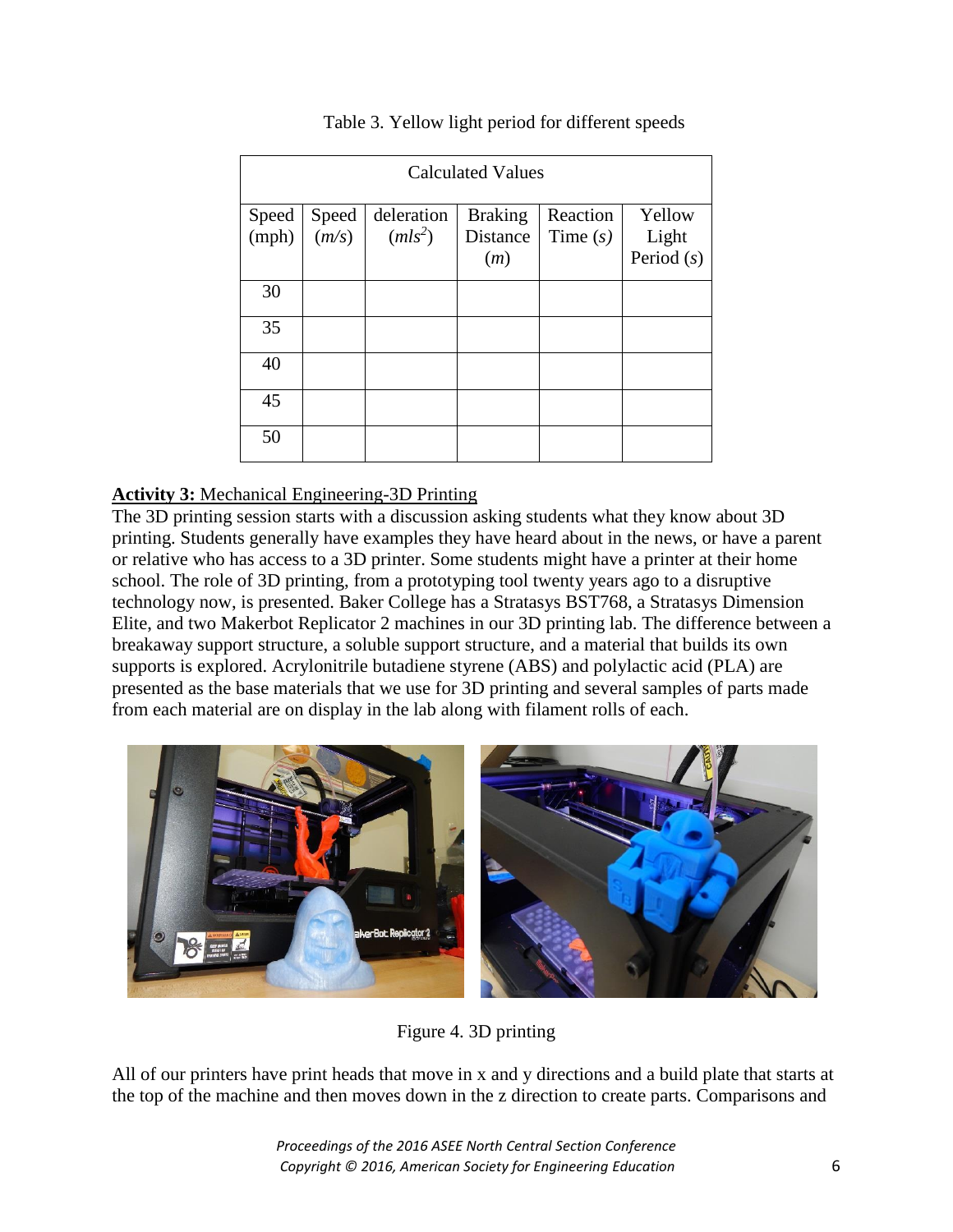differences are made between the machines and the resolution to which they can print parts, from 0.013 inches down to 0.007 inches per layer. The Makerbot machine are generally running for the demonstration because the machines are open and the build is much more visual to explain to students. Students are able to watch as each layer of a part is printed and the build plate moves down to create the next layer. Sample parts are on the table in the lab to illustrate what the machines can build, showing the difference between parts built at low vs high resolution and the visual quality of the different build settings. Parts that have stopped in the middle of a build or built with misalignment are used to illustrate the honeycombed interior of the parts that uses fifteen percent of the component's volume but maintains strength of the parts

#### Activity: Manufacturing- Measurement instruments

We have sometimes included an activity in the manufacturing area, which provides students with an introduction to measurement instruments- scales and calipers used in manufacturing settings.

A brief video discussing American manufacturing and the different jobs available in the manufacturing field is shown at the beginning of the session. The discussion centers around what manufacturing is, jobs in local industries, and the courses that students can take in high school and college to position themselves for jobs in the manufacturing field.

Four flat dogbone tensile test specimens made of different metals- 303 Stainless steel, 1020 Cold Rolled Steel, 6061 Aluminum, and 360 brass are used for the measurement exercise. Each student is given one tensile sample to conduct measurements. One half of the class uses digital calipers and the other uses rulers or scales. The length of the samples is 6.000 inches, the full extension of the caliper jaws 6.000 inches, the width 0.500 inches, and the thickness 0.125 inches.

Students who use the calipers are taught its basics as a measurement tool. Explanation is given on zeroing the calipers, manipulating the caliper jaws around a part, and reading the calipers in different measurement systems. Different system of units, when each is appropriate in industry, and converting between each system are also explained. The presence of both system of units on the scale, opposite to each other, is a great opportunity to discuss how many millimeters make an inch and the relative size of each.

Students first take the dogbone specimen and sketch its shape on the paper, and measure its length, width, and thickness. A diagram drawn on the whiteboard in the front of the class shows the proper way to create the sketch and dimension lines. After the students have taken the measurements and completed their drawings, the concept of manufacturing variation is introduced through the idea that these parts milled in our machine shop will not be exactly identical when many parts are made. Every student might have a slightly different measurement technique, their tools might have variation, and the parts themselves have manufacturing variation. Students then exchange their measurement tools so they have exposure to both rulers and digital calipers.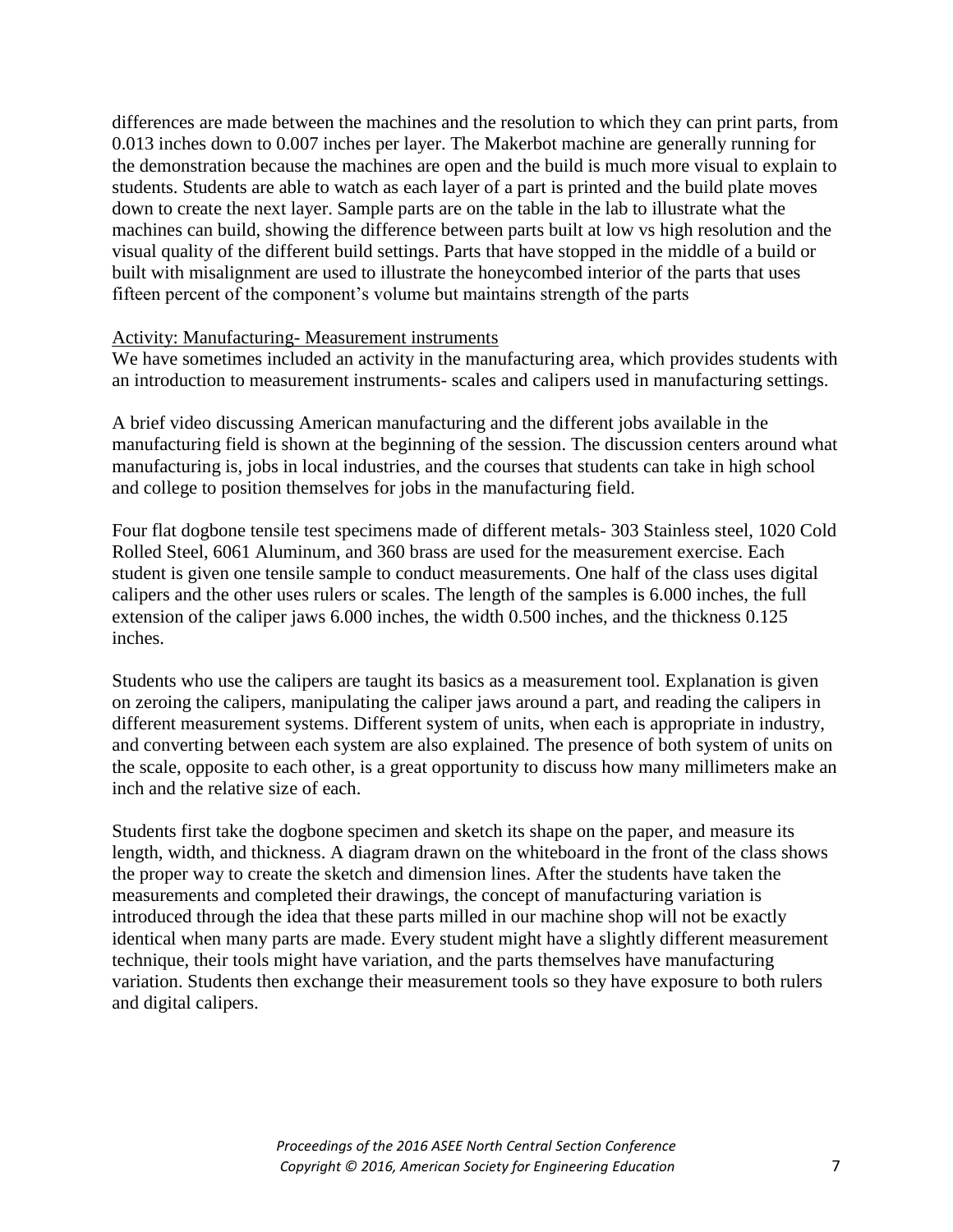## **Conclusions:**

The current paper demonstrates the successful partnership of Baker College of Flint with several local middle schools for hosting half-day outreach activities in engineering. Three hands-on activities in the areas of mechanical and civil engineering are described in detail. Students learned about the behavior different types of plastics by performing simple identification tests. They were able to determine the yellow light time for an intersection through basic principles of physics, and arrive at conclusions about how to time traffic lights. Students appreciated the learning of how successive layers of material are formed under computer control to create an object in 3D printing. It is hoped that the outreach activities, in addition to creating an interest in STEM careers, would also inspire students to attend our middle school and high school summer camps. We plan to continue this format with some enhancements to improve student learning and engagement.

#### **Acknowledgements**

The authors are thankful to lab technicians Jeff White and Jim Troup, and undergraduate mechanical engineering students, Alex White and Jennifer Doerr for their help in assisting the instructors during the activities.

## **Bibliography**

1. A. Unfried, M. Faber, E. N. Wiebe, "Student Interest in Engineering and Other STEM Careers: School-Level, Gender, Race/Ethnicity, and Urbanicity", *Proceedings of the ASEE Annual Conf. & Exposition*, Indianapolis, IN, June 2014.

2. A. Sala, P. Sitaram, and T. Spendlove, "Stimulating an Interest in Engineering Through an "Explore Engineering and Technology Summer Camp for High School Students", *ASEE Annual Conference and Exposition*, Indianapolis, IN, June 2014, paper ID # 9683.

3. P. Sitaram, E. Love, A. Sala, and T. Spendlove, "An Engineering College Credit for High School Students through a STEM Summer Camp", *Proceedings of the ASEE North Central Section Conference,* Cincinnati, OH, April 2015*.*

4. L. S. Hirsch, S. L. Berliner-Heyman, J. D. Carpinelli, and H. S. Kimmel, "Introducing Middle School Students to Engineering and the Engineering Design Process", *Proceedings of the ASEE Annual Conf. & Exposition*, San Antonio, TX, June 2012.

5. Plastics Group of America, "THE RESINKIT", Woonsocket, RI

6. TRAC - Transportation and Civil Engineering, "Traffic Technology - Physics and Computers" MDOT,

#### **Biography**

**Dr. Pattabhi Sitaram** is Associate Professor and Chair of the Department of Engineering at Baker College in Flint, Michigan. He worked in the automotive industry, primarily at General